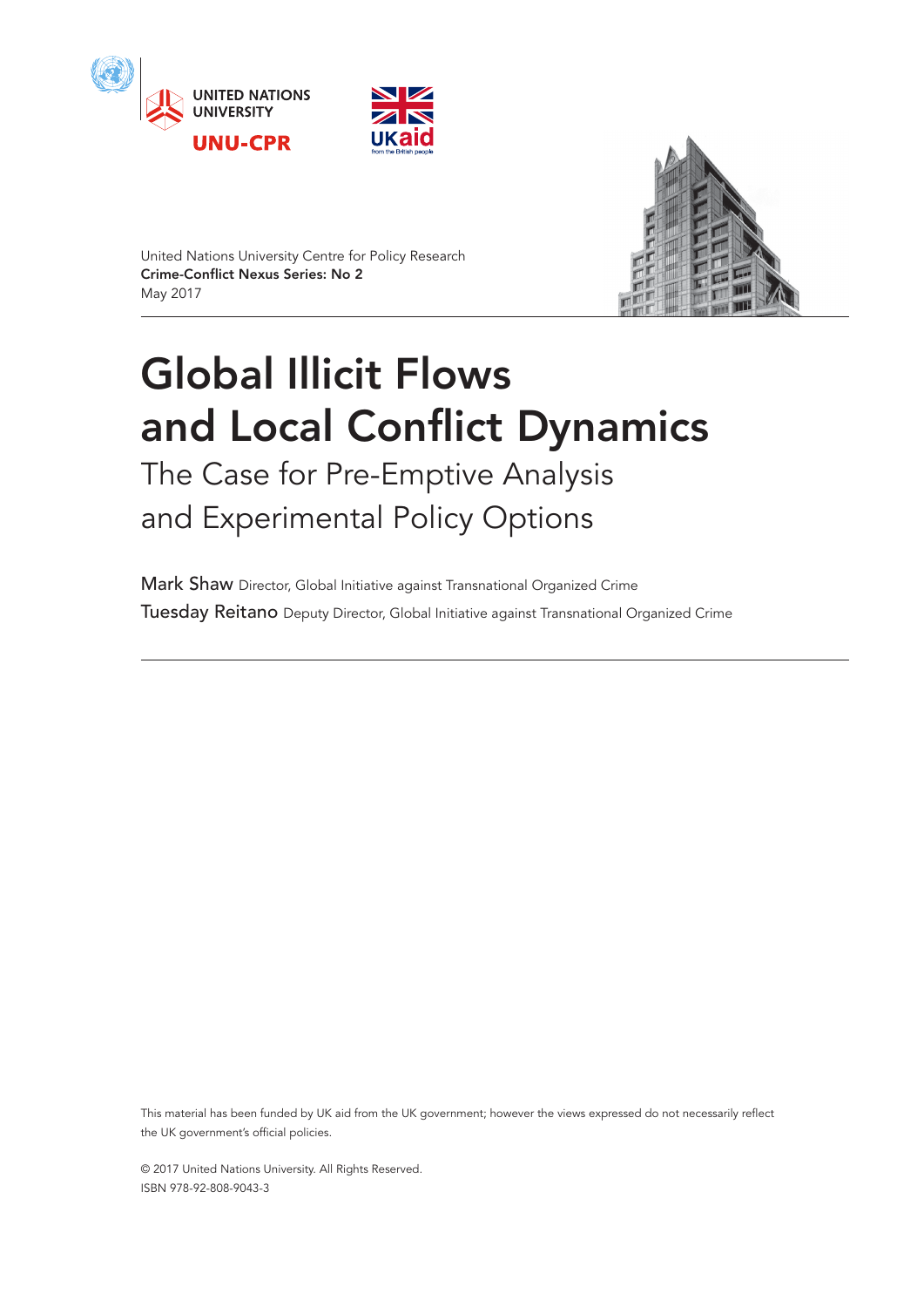#### INTRODUCTION

This paper seeks to address three interconnected policy questions:

- First how do global illicit flows impact on local conflict dynamics? Are there specific conceptual features that can be identified that may assist us to analyse this phenomenon across cases?
- By understanding these, second, what can be done to limit the negative impact of organised crime on violent conflict? Are new ideas required or is it only a question of recalibrating existing policy alternatives?
- Third, what are the implications for international involvement in conflict affected states? Given the potential complexities of engaging in conflict spaces on what are often hidden or little understood criminal resource flows, are these even viable objectives for policy intervention, for either development or security actors?

The paper draws at the outset on two contrasting case studies – that of conflict in Libya and [Nigeria](https://cpr.unu.edu/conflict-obscurity-criminality-in-nigeria.html) in the recent past – both of which have shaped our work and thinking on the topic. Libya and Nigeria have some interesting parallels and some important differences. In both cases the oil economy is an important resource and driver of some aspects of the conflict. However, in Libya's case transnational or cross-border flows and their control have played a more important role then in Nigeria. In the case of the latter, the Boko Haram insurgency shows little evidence of resourcing from wider criminal flows; the movement has largely survived on extortion or protection money of local trade to raise funds. In Libya, payments from proxies and the state (in the form of legal transfers) have sustained the conflict. In Libya the central state has little reach. In Nigeria, the central state is comparatively stronger, but suffers from a debilitating level of corruption, providing opportunities for collusion between state and non-state actors which sustain conflict. Thus, with respet to the conflict in the Niger Delta, there is strong complicity between state, business and criminal actors.

While the paper's focus is largely on Africa, given that much of the discussion on the political economy of conflict has had a link to conflicts on the continent, it also seeks to build on our wider experience of working in and researching conflict zones elsewhere and engaging with the range of stakeholders involved.

The discussion begins with a short overview of the history of the debate on the linkages between organised crime and conflict with an African focus. This schematic serves as an introduction to a series of analytical issues that we have drawn from both the Libyan and Nigerian case studies as

well as our own analytical work conducted on organised crime and illicit networks in several other conflict zones. While we do not claim these to be a definitive list, we hope that they serve to promote debate about the state of the evolving discussion and the linkages between global flows and local conflicts.

Referring to the connection between criminal flows and conflicts is not necessarily new. However, the scale of the challenge has changed as has the analytical discourse that is increasingly being adopted. The current debate in our views reflects a merging between an older literature on "greed or grievance" as a cause of conflict, and a newer (and less developed) one that has sought to identify organised crime as one 'driver' of conflict. Driver in this context has four overlapping dimensions:

- 1. Conflict over the control of illicit markets;
- 2. Illicit markets providing resources for continuing conflicts;
- 3. Illicit revenue streams associated with conflict (and the disruption that it brings) postponing peace by ensuring that incentives from the criminal economy are seen as more advantageous than from peace; and,
- 4. External resourcing of conflict actors and/or wide spread corruption associated with illicit markets which is a "bleeding sore" that erodes the state, preventing a decisive end to conflict (and through collusion in illicit markets provides incentives for state actors to gain from its continuance).

As these points suggest, and as we will argue as the paper unfolds, there are important overlaps between the older work on "greed and grievance" and the emerging focus. What is lacking is a better way of conceptually framing the connections to allow a more sophisticated policy discussion. We conclude that policy in this area is better informed by identifying a set of principles around which to frame responses rather than a set of 'actions' that are unlikely to be replicable across conflicts.

#### THE EVOLVING DEBATE

Addressing conflict has been on the agenda of development and peace-making efforts for several decades. The debate has evolved considerably over time. At the risk of simplifying a complex set of discussions, at the outset the focus was largely on bringing opposing parties together to address political interests; this developed into a stronger focus on addressing the political economy – or what has often been termed "resource conflicts" – underlying several civil wars and insurgencies[.1](#page-12-0) More recently, the emphasis of these discussions has centered on the concept of "fragility", which, while explicitly wider then conflict (it examines also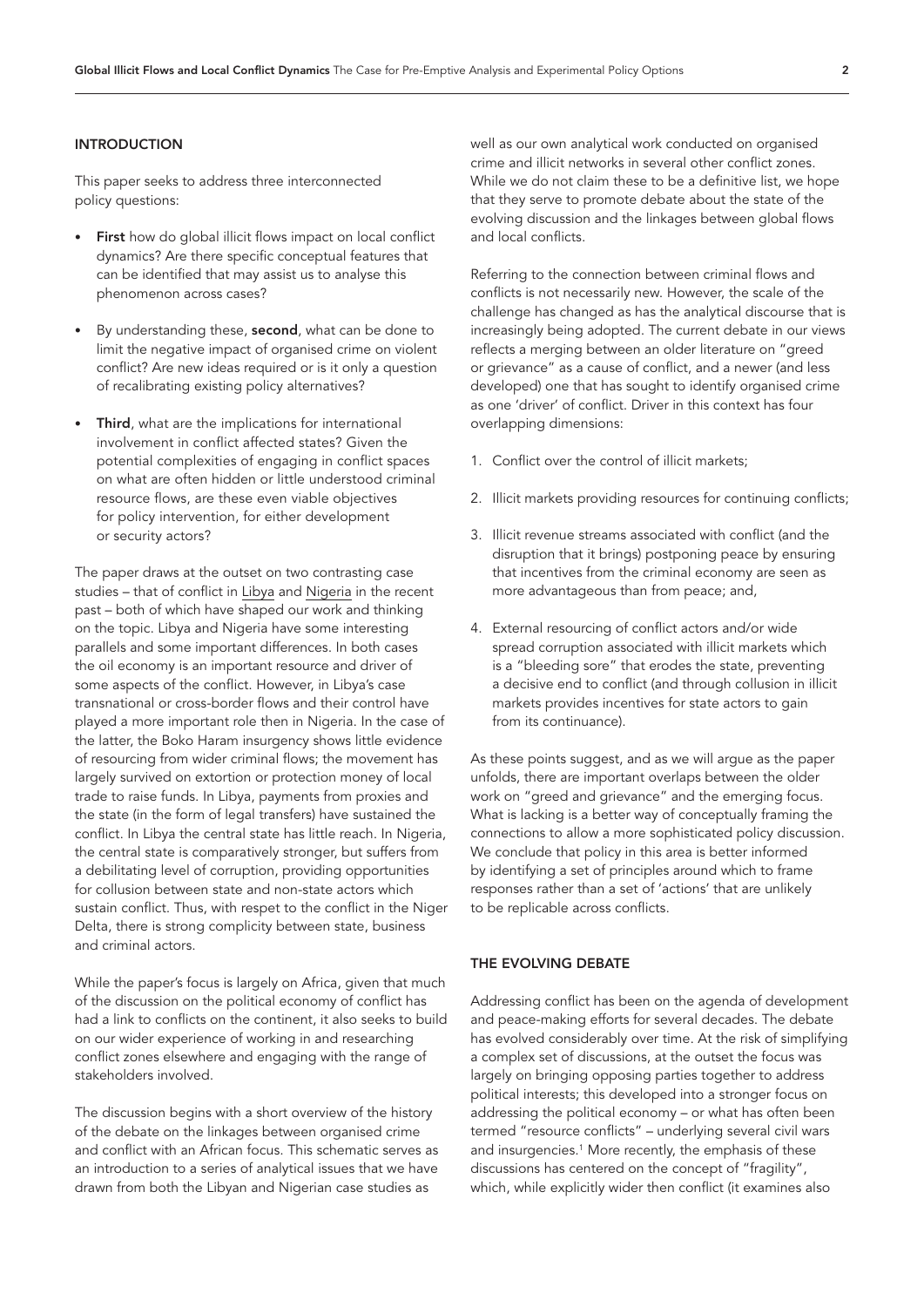how fragility undermines peoples' life chances), has been closely linked in the evolving debate to how conditions of fragility and violence are interconnected. The focus here is more on criminal then politically motivated violence, although in many conflict zones it may be difficult to distinguish the difference.<sup>[2](#page-12-1)</sup>

The resource conflict discussion did cover the issue of organised crime (although this terminology was itself not used in relation to conflicts in Africa). Illegal diamond mining, particularly in the context of civil war in Sierra Leone and Liberia in the 1990s, was an important component of a debate that was often labelled in shorthand as "greed or grievance"[.3](#page-12-2) It recognised that illicit access to resources, and the desire to retain control over them, served to both ignite and protract conflict, and blurred what might have been legitimate insurgent conflicts. As noted, this paradigm seldom, if ever, mentioned organised crime, nor did it provide analytical perspective on the political economy of illicit flows that were seen to drive conflicts. That was partly a question of terminology, but it was also a reality that detailed academic work on criminal networks in the African context had simply not been done.

Work on specific conflicts had occasionally thrown a focus on individual criminal actors – take Guus Kouwenhoven in Liberia or Victor Bout in Africa more generally – as being facilitators of conflict.[4](#page-12-3) These were middlemen who often supplied weapons in exchange for access to resources like diamonds. Critical to their operation was an ability to supply logistics to conflict protagonists (in Bout's case, for example, an extensive network of flight freight connections). None of the contemporary literature, however, ever accused Kouwenhoven or Bout of being "mafia bosses". They were generally seen as businessmen, albeit operating in the grey economy, who profited from supplying war. Moreover, rarely was any ideological motive ascribed to their acts – they were assumed to be almost entirely mercenary.

Thus, while literature on war economies and the later discussion of "fragility" did recognise illicit activities to some extent, it seldom used terminology such as "organised crime" or "illicit flows". Perhaps this was because the nature of the illicit flows in question, at least in the African context, was dominated by the diversion of natural resources, rather than from those commodities typically associated as "criminal" – i.e. drugs, or even the illegal wildlife trade. The natural resources discussion has focussed on a range of policy issues – most notably around reforms of the mining sector and associated initiatives such as the Kimberly process in relation to diamonds. If "traditional crime" was considered at all, it was seen as a law enforcement/rule of law area, not an economic issue. Few, if indeed any such analyses in this rubric sought to link wider illicit global flows and conflict, at least not using the terminology of illicit networks that has emerged in some of the current debates.

The conflict resources discussion also never drew from the literature on organised crime.

Nevertheless, in many ways the connection between organised crime and conflict itself evolved from the political economy discussions and their later focus on "fragility". It also reflected to some extent a merging between a discussion on "organised crime" (drawing on an older and established literature on this topic) and the resource conflict debate. Later efforts to resolve the Afghan conflict, where there was an explicit link to the criminal via the heroin trade, was the first contemporary major conflict to require a direct consideration of the role of criminal networks in conflict resolution and peacebuilding, though the response framework largely continued to compartmentalise organised crime into the domain of law enforcement and the justice sector, without tying these interventions into the holistic political economy of the conflict.<sup>5</sup>

In Iraq, organised criminal networks and their linkage to conflict actors were pointed to both in US military, UN and academic assessments, as helping to fund the insurgency, but gained little overall traction in the debate.<sup>6</sup> In Burma illicit drugs provided a possibility for peace-making through the creation of an exit strategy for Kuhn Sa, so arguably providing little interest for outsiders to pressure decisive action against the illicit market. In the African case, the rise of cocaine trafficking in West Africa, and particularly its connection with instability and conflict in the small state of Guinea-Bissau and challenges of governance elsewhere pushed forward a connected set of discussions on illicit trafficking and instability, with a far more explicit link to the implications for democratic governance.

The result has been that more recently a series of debates about the wider impact of illicit flows and organised crime and peacekeeping have reinforced the political economy debate, albeit from the perspective of illicit flows with explicit mention of the term "organised crime".<sup>[7](#page-12-6)</sup> The term itself had not widely been used in Africa previously, but discussions on conflict in West Africa became the crucible for the evolution of the debate.<sup>8</sup> While in an African context at least initially there had been some resistance to make use of what was seen effectively as a Western term, this caution had all but vanished by the late 2000s.<sup>9</sup> Following the collapse of the state in Mali in 2012-13, and the role that cocaine flows were understood to have played first in hollowing out state institutions and later undermining peacebuilding, the role of illicit trafficking and criminal economies in conflict became a much more commonly accepted paradigm. This was marked by a significant uptick in the number of mentions of organised crime and criminal flows within Security Council Resolutions: going from four resolutions in 2004, to fifteen a decade later – the majority with a focus on Africa.[10](#page-12-9) These took place outside of, but to some extent informed by, the older "war economies" discussion, but with a greater cognisance of the connection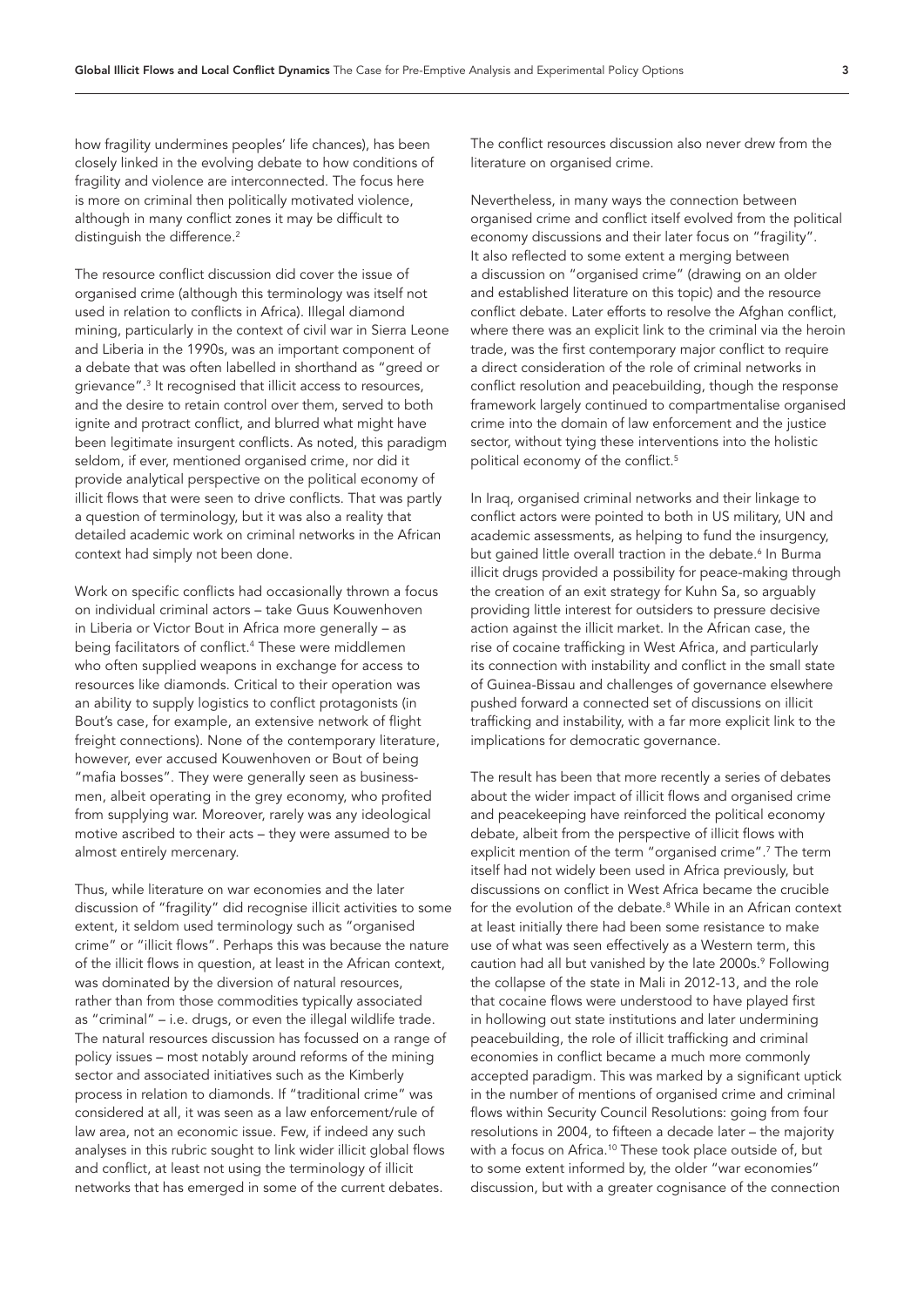between global illicit flows and local control. West African/ Sahelian instability also finally triggered an acceptance that a wider set of economic, political and developmental resources would need to be brought to the table if these conflicts were to be effectively resolved.[11](#page-12-10)

The overall discussion on organised crime now stands at an important juncture. The debate itself, similarly to the previous one on resource conflicts, is being driven forward by a series of institutions and individuals, bridging the policy and academic sphere. Nevertheless, the overall conceptual framework and the approaches for this task remain under-developed, and responses still tend to be silo-ed between political, justice and development actors. This is changing fast however, partly as a reflection of several donors being prepared to fund more granular analyses of criminal networks in conflict and development contexts, and an increasing number of key donors piloting 'whole of government' approaches.

A major gap in the foundation of evidence remains, however. Where a focussed study of organised crime, criminal groups and their evolution has taken place in the developed world and Latin America, there has been less of a focus on teasing out the attributes and trajectories of criminal networks in other contexts, most notably Africa.[12](#page-12-11) As the global reach of organised crime has expanded in the last decade however, the urgency of obtaining a fuller understanding of illicit flows and their connections to conflict, ethnicity, local power and politics more generally, is increasingly apparent. Africa, including North Africa, is now a critical frontier in the discussion on organised crime – but by implication also its connections to conflict.

What follows is an attempt to provide greater guidance to analysts and practitioners involved in the discussion, with a specific focus on understanding the linkage between external flows and local conflicts. Seven key themes emerge from both the two case studies and the wider discussion of the linkages between conflict and organised crime. We have structured them as a series of overlapping exhortations to those working on the theme:

- 1. Shift the focus from flows to transactions that influence conflict actors;
- 2. Move from illicit 'snapshots' to historical trajectories and future trends;
- 3. Understand how illicit flows combine with legitimate ones;
- 4. Do not forget geography (the locality of production, transit and the consequences for state peripheries);
- 5. Identify the infrastructure of trafficking and who controls it;
- 6. Analyse how local control intersects with external flows; and,
- 7. Isolate the role of the state in a typology of protection.

Each is addressed in turn.

### 1. SHIFT THE FOCUS FROM FLOWS TO TRANSACTIONS THAT INFLUENCE CONFLICT ACTORS

Much of the work on illicit flows is strongly shaped by the data available. In many ways, this sounds like a surprising and even an incorrect proposition given that it is often argued that not enough data is available to analyse the extent of organised crime. Nevertheless, to a surprising extent, discussions of illicit flows are often strongly dominated by numbers. This is generally to answer two inter-related questions that are often posed: how much illicit stuff is moving? (and, by definition, how much is it worth?); and is the movement increasing or decreasing? While these are significant questions from an analytical perspective, they have disproportionately shaped discussions around organised crime and conflict.

In almost all cases, the actual volume of illicit flows is extremely difficult to determine (the case studies of both Libya and Nigeria faced these challenges), and the evidence available can often be highly misleading. The measurement of illicit flows is almost always derived from seizure data, which, while widely used, has also been widely discredited as a reliable measure of the flows. In many zones of fragility, where state capacity is weak and levels of transactional corruption and higher-level impunity can be considerable, seizures provide little, if any, real indication of the extent of the phenomenon.

Discrepancies between volumes of illicit products seized and reported, and the subsequent estimates of the scale of the flow actually transiting across a territory, may be enormous. Take, for example, the divergence in reporting of cocaine flows from Colombia, itself not a perfect example given higher levels of state capacity and external engagement. Three recent estimates have been produced: one by the United Nations Office on Drugs and Crime (UNODC) which shows a 40 per cent increase in cultivation to 96,000 hectares in 201[513;](#page-12-12) one by the US State Department's Bureau for International Narcotics and Law Enforcement (INL) which shows that the cocaine crop doubled in size between 2013 and 2015, reaching nearly 400,000 acres<sup>14</sup> (around  $161,874$ hectares); and, an unpublished one by the CIA based on a calculation of the total volume of cocaine flows intercepted or known about, which is said to indicate an even greater (said to be up to a 100 per cent) estimate of production.<sup>[15](#page-12-14)</sup>

The spread of the discrepancy between the three estimates is vast. To be perhaps cynical, to some degree these reflect a series of political pressures: the UNODC one by its association with the government, which would like to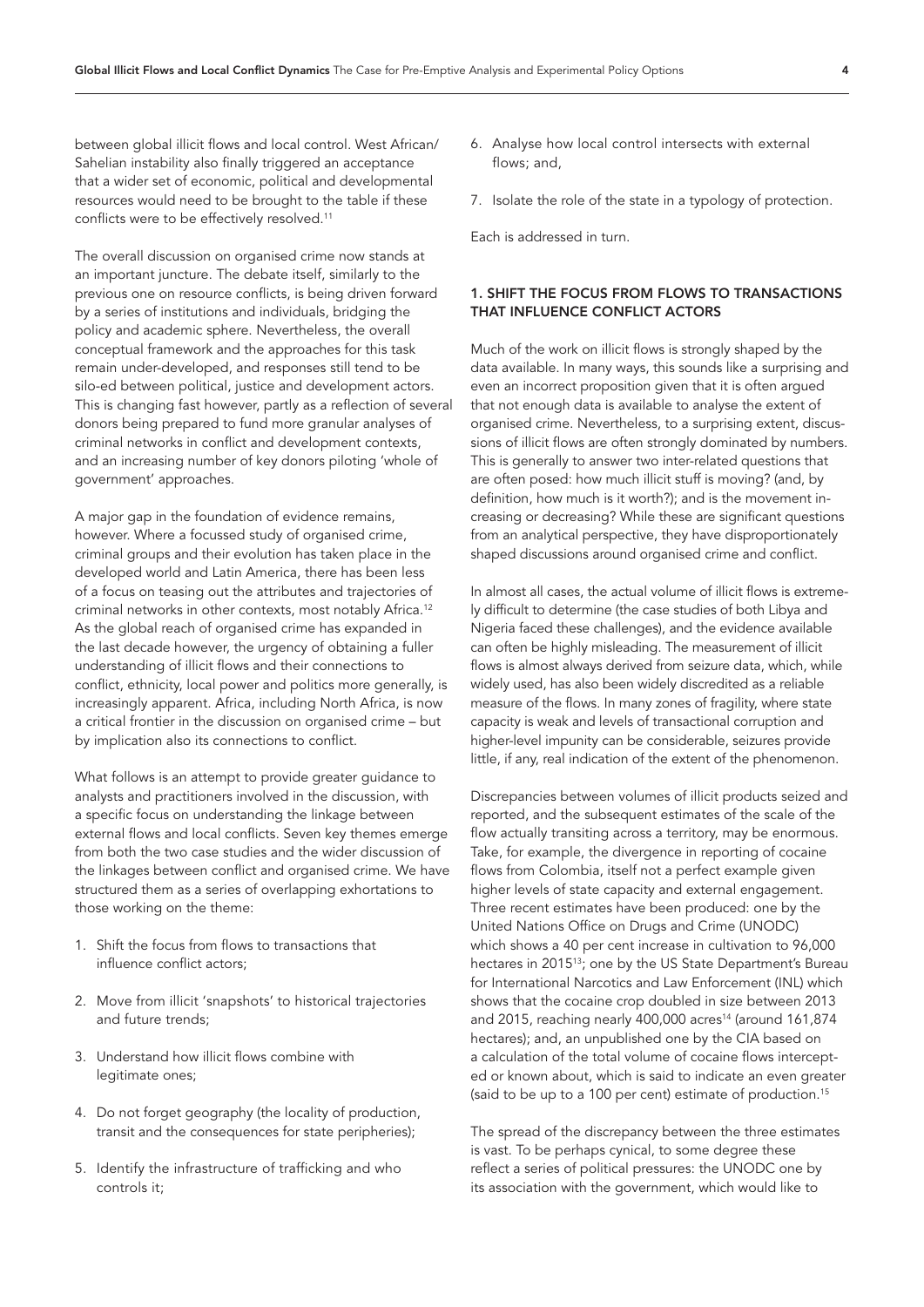show lower cocaine production; and, the two US estimates partly based on a desire to raise the awareness of the challenge. Nevertheless, this single case is an illustration of the challenges of measuring even one of the most closely monitored illicit markets on the planet. On their own none of the estimates say much about the impact of these flows on conflict and the propensity for conflict or instability.

The second measure often used is that of the value of the illicit market. Again, much of the discussion here is based on conjecture. In the West African case, for example, while numerous figures for the value of the cocaine transiting through the region were made there was little analysis of how much money in fact stayed there. The available evidence in Guinea-Bissau for example suggested only a comparatively small amount, which was not banked and was distributed in cash.<sup>16</sup> That is not to say that these funds did not have significant political impacts, only that the primary discussion had not sought to link resource flows to local events, with the main focus of much of the analysis on identifying the total value transiting West Africa. Equally, in the case of the conflict in Nigeria, and the activities of Boko Haram, low value items such as funds earned from taxing the fishing trade on Lake Chad or the strong association between the movement and cattle theft and the "taxing" of herders,<sup>17</sup> may be of great importance. Yet these are excluded from the analysis, which seeks to make the link to larger value items - often drugs.<sup>18</sup>

This presents two concerns. First, the preoccupation with quantifying the scale of the flow, and the scramble of researchers to find ephemeral numbers and "evidence" of trafficking, has often obscured analysis of the contextual political economy; secondly, the estimated "size" or monetary value of the flow is used to determine political prioritisation, without a more systemic understanding of the impact and consequences of such flows.

## 2. MOVE FROM ILLICIT 'SNAPSHOTS' TO HISTORICAL TRAJECTORIES

The reliance on numbers represents another general challenge with assessing organised crime: that is, it is often done so outside of its historical context, producing a 'snapshot' of criminal groups and illicit flows at a particular point in time. Such a snapshot however ignores important historical trajectory that is extremely valuable, not only for understanding how illicit flows came to serve as a driver for conflict, but also in determining how criminal markets may evolve in the future and finding possible means of resolution.

The case studies for this report, as well as numerous other cases, show clearly how illicit markets and their interactions with local players in conflict zones are derived from a specific set of historical trajectories. These shaping

trajectories are as important as the volume and worth of the flows, if not more so, because they determine how local players engage with them.

To take two examples: In Libya, ordinary people were extremely eager to benefit from the fruits of illicit smuggling markets. That was not because Libyans are inherently criminal, but because the Gaddafi regime had allowed only favoured groups to engaged in illicit trafficking: it was a form of state sanctioned illicit trade. Thus, as the case study highlights, to participate in such illegal markets was often a personal objective because it denoted freedom from oppressive state control. By contrast, in Guinea-Bissau, senior levels of the state and military began to "tax" the movement of cocaine through their territory precisely because external resource flows from which they had derived rents from in the past had dried up. Cocaine was dealt with in a remarkably similar way that aid flows had been in the past, and the impact of such flows resulted in political violence *within the*  elite rather than wider conflict.<sup>[19](#page-12-18)</sup>

Nigeria presents something of a different case study in this regard. In research completed for the wider DfID study of which this paper is a part, Sasha Jesperson has shown that [organised crime in Nigeria](https://cpr.unu.edu/conflict-obscurity-criminality-in-nigeria.html) has had a much longer period of historical development, including a diversification across a number of sectors. For example, while there are reports of drugs moving to Boko Haram controlled areas, these are for local use and the militant group is not involved in the trafficking and are facilitated by wider criminal networks. Nevertheless, if such established criminal networks are not directly connected to the conflict in the country's north-east, their long-term presence has had a significant impact on overall levels of state capacity, promoting corruption and state erosion, including within the military and security establishment.<sup>[20](#page-12-19)</sup>

The reasons why these factors are of critical importance is that they often point to the social or developmental solutions to the challenge in a way that a simple description of amounts will not (and cannot). In short, understanding how illicit flows drive conflicts cannot be a uni-dimensional current picture, but a longer-term understanding of the historical trajectory of the actors and their motivations. These are almost always a cross-over between social, economic and political factors, and thus it is critically important for researchers exploring the nexus between organised crime and conflict to understand the evolution of criminal markets and the groups that associate with them.

## 3. UNDERSTAND HOW ILLICIT FLOWS COMBINE WITH LEGITIMATE ONES

A concentration on illicit flows as a conflict driver often takes a relatively narrow focus on the connections between a specific illicit flows and the nature of the violence that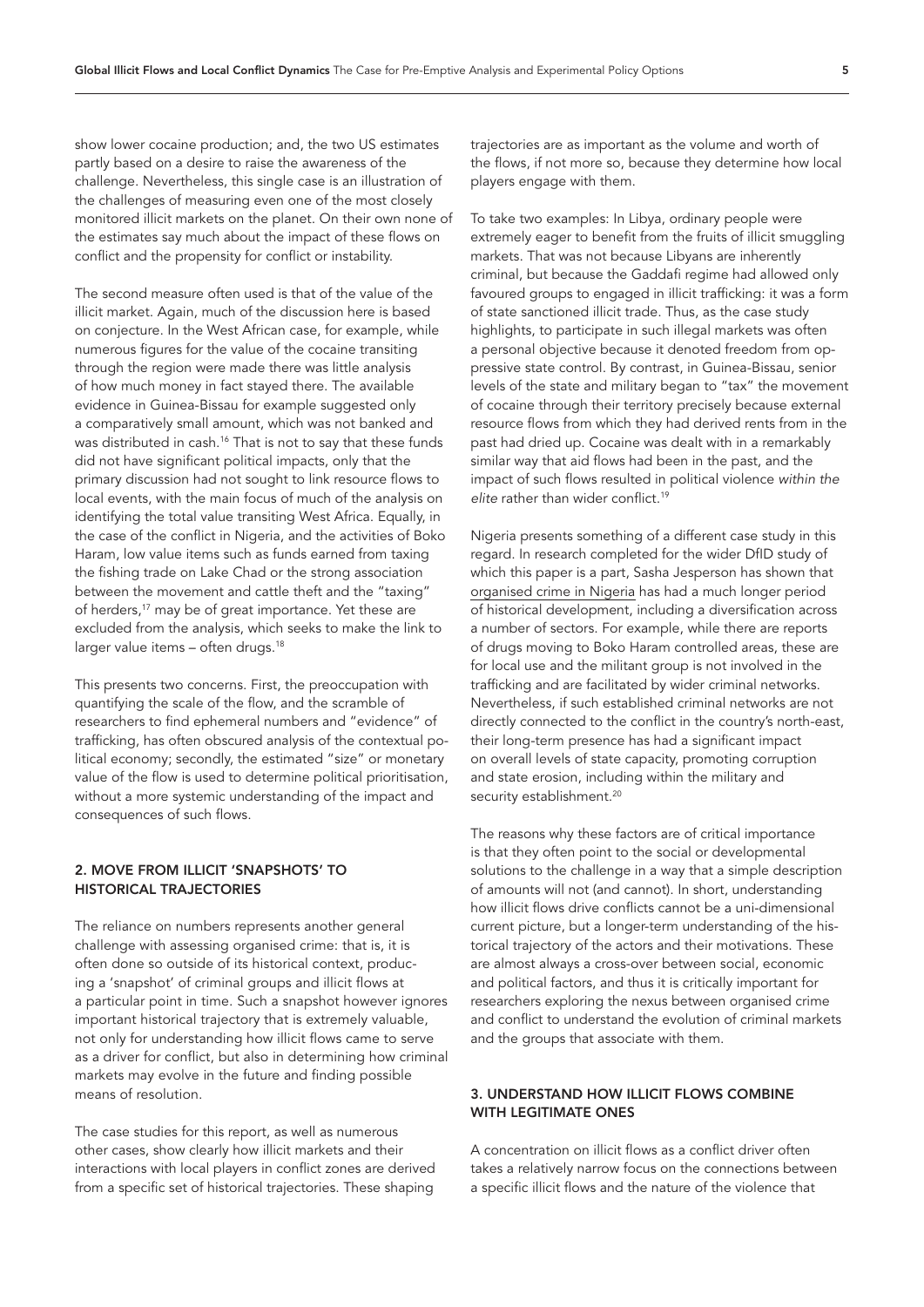it may generate. Yet in no conflict zone is the connection between conflict and resource flows as simple as this. This is a key point that early efforts to categorise conflicts within the binary "greed or grievance" framework managed to entirely obscure: that it was often grievance around the exclusion of resource distribution by the state that prompted the conflict, and thus securing access to those resources became a primary driver of the conflict itself.

In fact, the real question needs to be how, within the overall economy and its distribution, do illicit flows merge, counter or reinforce licit ones? There is a tendency, particularly by the international community to allow a single flow or criminal activity to dominate the debate and the policy conclusions: as previously noted (cocaine did this in West Africa) human smuggling is now doing so in Libya, for a while maritime piracy did so in the Horn of Africa.<sup>21</sup> And it worth noting that in all of these three cases, these flows became pertinent due to their impact in Western markets, not in the countries in which they themselves were propagated. When a single illicit flow becomes the primary motivator of all international assistance and engagement, this may be to the neglect of other flows with a higher local perception of importance. West Africans were always critical of the Occidental focus on cocaine flows rather than on hashish, for example, which is more widely used; in the case of Libya, the fact that migrant boats are stopped but those smuggling fuel are generally not; and in the Horn the accusation that maritime piracy was a priority when illegal fishing was not.<sup>[22](#page-12-21)</sup>

This mono-focus often overlooks flows of greater damage, or the wider reason why it may be possible to extricate communities from one flow rather than another, and certainly fails to take account of the importance and legitimacy that local actors may have within a context as the provider or protector of one or more illicit flow. In the Libya case, it was possible for one group, the Amizagh, to entirely recuse themselves from the increasingly violent human smuggling trade due to their relative strong control over coastal illicit fuel export and crossborder smuggling on the western borders which provided viable alternatives. That the Toubou along the southern borders would fight violently to retain their control in the same industry speaks to the paucity of other alternatives.<sup>23</sup>

A second important point is that illegal flows are often closely intertwined in multiple ways with legal ones and analysis must seek to disentangle these in order to explain the nature of the nexus between crime and conflict.

The case study of Libya provides an extremely good example of this phenomenon. In Libya three different resource flows intertwined to create the specific political economy of the conflict. The first was external payments made by proxies (in this case mainly but not exclusively, Qatar and the United Arab Emirates) to various militias or armed groups. The second was payments from government to members of militia groups with the objective of ensuring loyalty. The third was

the profits from trafficking or taxing illicit flows. Each of these three resource flows served to reinforce the other, weakening the central government and empowering individual militias. Ironically, this was also the result of the government payment that in many ways was about buying off troublesome militias.<sup>24</sup>

Early analyses of illicit flows (including by us) ignored the impact and inter-relationships of one set of criminal economies with access to other resources, largely because the brief for the commissioning of the paper had been a focus in Libya on the illicit. At the same time, several analyses examined the issue of licit flows and their impact on the conflict without any reference to illicit ones. In neither case was an adequate understanding of the resource drivers of the conflict possible, and the consequences of this blinkered perspective is that the identification of possible solutions is obscured. The risk is that responses focussed on just one flow come undone as criminal networks and control groups displace to or are sustained by other sources of income. For example, the case study on Colombia, and the strategies to disengage the FARC from drug trafficking have highlighted the gold trade, and criminal control over artisanal mining as an important alternative. Strategies will also have to be devised to disengage armed groups from this activity.

In summary, illicit flows need to be analysed holistically rather than singularly, taking into account the entire criminal economy, and the licit one as well. Furthermore, specific attention needs to be paid to how they intertwine.

## 4. DO NOT FORGET GEOGRAPHY (THE LOCALITY OF PRODUCTION, TRANSIT AND THE CONSEQUENCES FOR STATE PERIPHERIES)

The interconnection between illicit flows and conflict zones is often a feature of geography. The point seems an obvious one, but it is often underestimated. One of the most obvious features of this is that zones of instability where there is a nexus between illicit trafficking and conflict have three features:

- Small states with weak governance or large states with limited state reach to their peripheries; or a combination of both
- Countries on the path of a significant trafficking flow, often between producer and destination countries; and countries that are the source of particular illegal commodities (transhipment vs source countries).
- Contexts characterized by fragile governance with deep political divisions and corruption and often excluded or marginalised groups on the periphery.

Regions that are vulnerable or have experienced conflict, such as Central America, the Balkans and West Africa all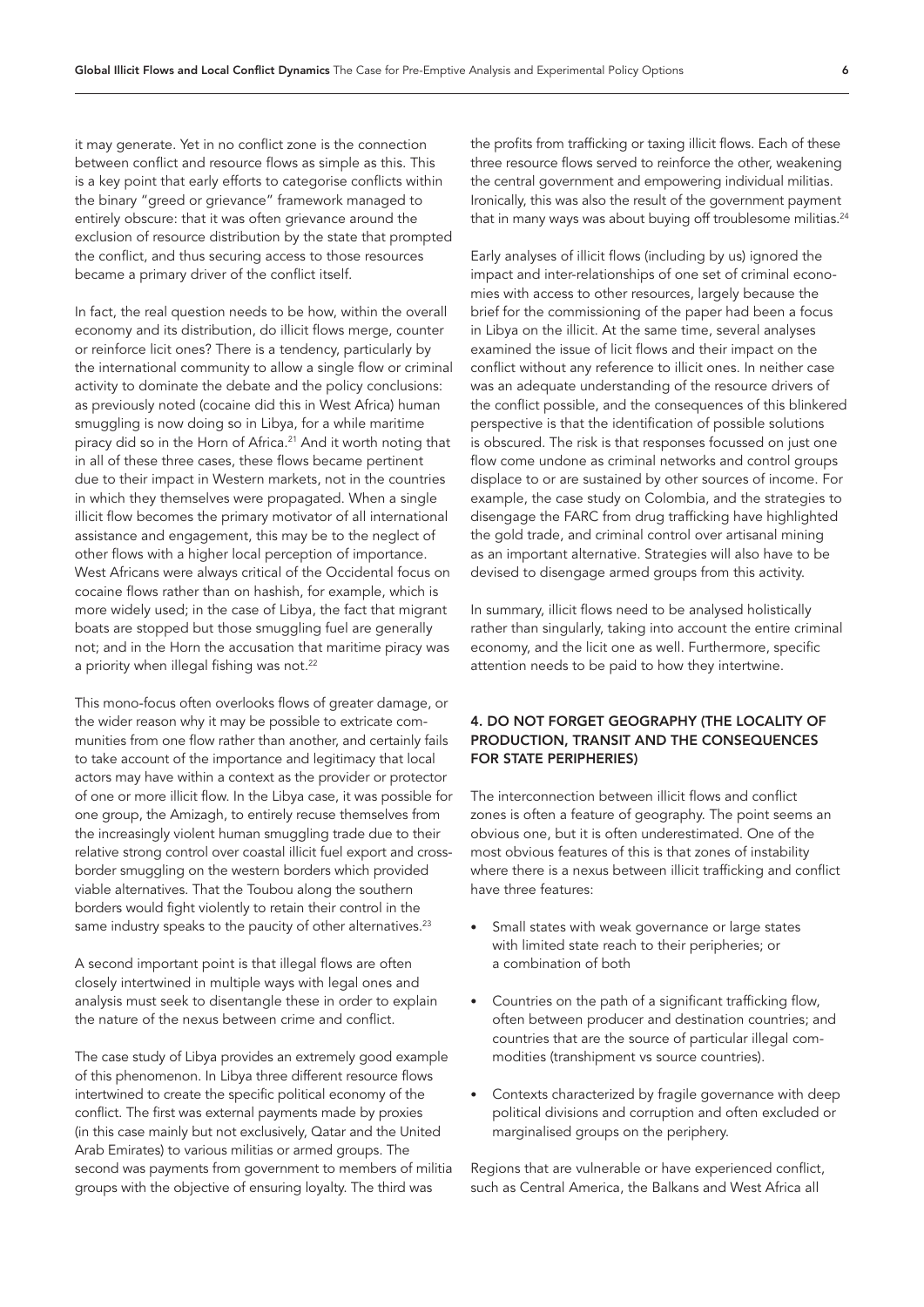display these features to some degree or the other. External flows moving through such geographic spaces are almost certain to become the target for control, because they provide an easy source of rents.

Within this framework however, a combination of geographic and institutional factors are critical in shaping conflict and its connections to illicit flows. Take the case of pre-war Mali: all three of the conditions outlined above existed. Illicit trafficking had two countervailing impacts: it further weakened the central state through corruption – the Presidency itself negotiated directly with cocaine traffickers for a "protection fee" – while empowering groups on the periphery who taxed the illicit trade[.25](#page-13-2)

In southern Libya, the Toubou have dominated the illicit migrant smuggling market because of their dominance of the state's periphery and their exclusion from its politics at the centre. This control of the market – which started with the protection of remote oil fields, and later reinforced by the flows of Syrian refugees through the region in 2013 – greatly enhanced their ability to profit from the flow.<sup>26</sup> That has strengthened their overall negotiating position, not least in relation to external EU states such as Italy seeking to curb the flow of illegal migrants.

In the absence of a state control and presence, local groups with some capacity for violence garner financial and political capital through the levying of "protection fees" in areas that produce illicit products, or through which those flows transit. Both the form of protection tax, the structure of the group levying such a tax and the amount of legitimacy that a group can gain with the local population will depend on whether the most lucrative flow is locally produced, how labour intensive it is in local markets, and whether there is a demand for that good locally.<sup>[27](#page-13-4)</sup>

Nigeria is an interesting case study in this respect. Boko Haram is widely reported to "tax" multiple commodities that move through or within the geographic zone which they control. Nigerian customs officers for example point to the highly regularised system of payments that fund the group, with anything that moves long distances or which is traded, likely to incur a fee of some sort.<sup>[28](#page-13-5)</sup> As Jesperson concludes: "This is classic mafia behaviour, but it is not linked to global illicit flows.["29](#page-13-6) Indeed, the fact that transporting drugs or migrants through Boko Haram controlled areas provides little comparative advantage in the wider regional illicit economy there is no significant global or regional illicit flow which the group could tax. If there was, it is very likely that the resourcing and nature of the conflict in Nigeria's northeast would be very different.

Illicit resources that are produced locally, with a high degree of geographic focus and labour intensively, for example opium or coca cultivation, or artisanal mining, will have implications for the nature of conflicts. Along state peripheries

and in borderlands, these sites become a magnet for local control groups seeking to capture criminal rents. At the same time their local roots require those groups to engage far more intensively in the local political-economy, and expand to the provision of local governance and service delivery to ensure hegemony of control. This type of geographic control often takes on mafia-like characteristics, with a strong interweaving of protection taxation that allows the local group to expand by taxing or extorting any activity - legitimate or illicit - that falls within their geographic area.<sup>30</sup>

Once hegemonic control can be achieved in its entirety, levels of violence may actually decline, as violent competition between groups falls away, and the threat of violence (rather than the actual perpetration of violence itself) becomes enough to ensure the coercion of local communities and the economy. Similarly, once this level of control has been achieved, it becomes harder for governments to use violent strategies to compete with their local governance, increasing the likelihood that the result is a *pax Mafioso*, rather than violent challenges from the state.

By contrast, groups taxing transit trades will often take a different trajectory. Here, the lack of resources present within their domain will require a strategy that attempts to achieve route control, as the Toubou did over smuggling markets. A strategic effort is made to expand influence over that route across a broader geographic area, and to seek accommodation with other local control groups for a monopolistic control over the trade in one illicit good. Dealing across multiple jurisdictions will require constant negotiation, competition, and higher levels of corruption and violence to protect the goods in transit. In this way, transport infrastructure (roads, ports and airports) and natural transport conduits (rivers) for transporting goods, and border posts that become nodes around which the negotiation of transit are made, all become key determinants of trafficking economies and flashpoints for control.

The geography of different conflicts often entails features of centre or peripheral conflicts (or urban rural divides) and the different forms of institutional state presence in these areas. Illicit flows may be key to strengthening opposition or peripheral groups in such cases; thus, the nature of flows through areas where such groups are present and the state has little or no control is key.

## 5. IDENTIFY THE INFRASTRUCTURE OF TRAFFICKING AND WHO CONTROLS IT

Closely related to the point on geography is that on the infrastructure of trafficking. Being in the position to control places or routes where licit or illicit goods are produced is an enormously important criteria for determining which groups in conflict situations benefit.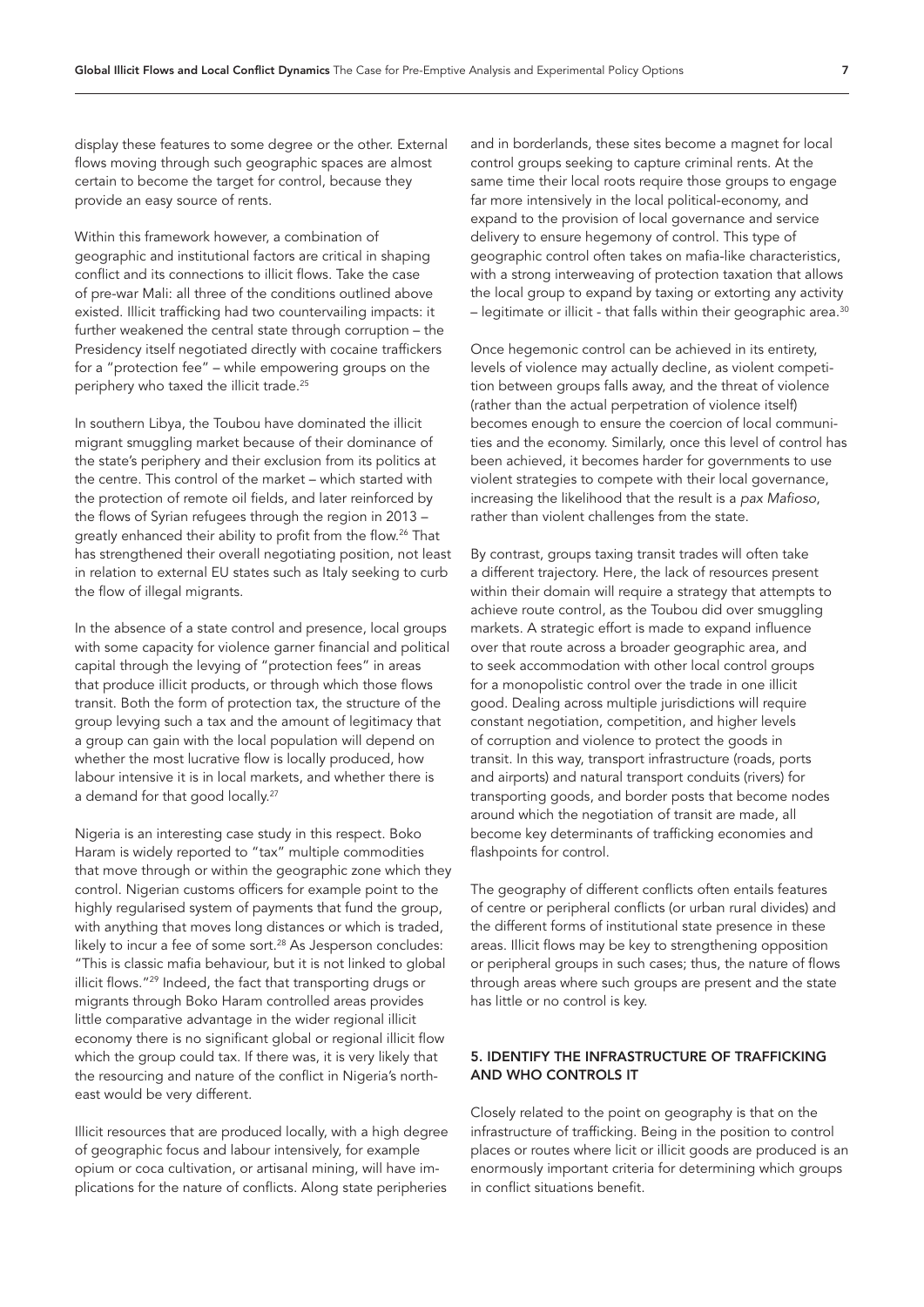Libya again provides an important example of this. On-going conflict around airports and sea-ports between different militia groups has been an important element of the civil war. These installations have proved important not only to bring in goods and weapons, but also to tax trade, including illicit trade. There is good evidence for example that illicit prescription pharmaceuticals (in wide demand in the country) brought through Libyan ports have been an important source of funding for some Libyan groups. In Nigeria Boko Haram moved to control the choke-point for trade in order to tax the movement of goods more effectively.

Analysis of the role of natural resources in conflict has identified a typology around the relative ease or difficulty around which the value of the illicit resource can be accessed – i.e. its "lootability". The conclusion drawn was, in general, the more lootable a resource is, the higher the likelihood it will increase the severity and duration of a conflict. Lootable, or diffuse, resources are easily accessible and extractable to those who can control the area in which they are located. Lootable resources may also be geographically spread and renewable, such as agricultural produce, livestock and timber, or unrenewable but easily accessed, such as secondary or alluvial diamonds (and other gems) dispersed over the earth's surface.<sup>31</sup>

Conversely, resources that are lootable with much greater difficulty are those that require high levels of technology or skills to extract; these tend to be geographically concentrated, such as oil, primary diamonds and other deep-shaft minerals and gemstones. Their extraction involves costly mining expertise and inputs and is less reliant on just human labour. This type of resource may make rebel access problematic, and is more likely to be in the hands of governments, or government-affiliated corporations. Such resources have also been strongly associated with corruption, patron-client networks, and personalistic rule. These resources under state control provide means of financing for governments, who then may not need to develop a tax base or economic diversification. This can result in poor economic growth amid elite self-enrichment, and, with it, an aggrieved population. Subsequently, challenging the state for control over those resources becomes a primary strategy for insurgency groups seeking to assert legitimacy. Government looting or monopoly control is an important source of conflict or tension.

Nevertheless, hard and fast rules are difficult to apply. In the Niger Delta militant groups have been active in stealing oil from local refineries. This however often requires collusion with state officials, including the payment of "fees". For the most part then, Jesperson's case study concludes that in the case of oil theft there is a complex inter-relationship between criminals, militants and politicians. In past election cycles, it is likely that some elites used proceeds from stolen oil to order targeted killings, buy votes or pay thugs to disrupt voting. Conspicuous use of stolen oil profits to corrupt the democratic process deepened these problems. The trade weakens public institutions and aggravates

known conflict drivers. It deepens corruption, funds political violence and damages the environment. Oil theft networks rely on violence – or at least the threat of it – to hold onto their turf and secrecy. In some communities, fights over rights to (steal) oil weakened local power structures and social resilience, especially when battle lines were drawn between ethnic groups or generations. Theft networks have also set up shop in some of the Niger Delta's most violent corners. Over time, the trade became part of a larger Niger Delta conflict economy that is lucrative and entrenched.

Thus, the lootability and required infrastructure to access a resource, including an illicit one, becomes closely tied to the nature and degree to which it may be exploited to finance conflict. Resources that are accessible only with great difficulty tend to lead to secessionist conflict as grievance is sparked over the unfair distribution of wealth, the presence of more easily exploitable resources is more likely to lead to non-secessionist wars. Such generalisations are no doubt challengeable. Nevertheless, our point here is to suggest that there may be important degrees of what could be termed a *lootability spectrum* which shape the activities of different actors. (That may also reflect in the level to which criminalised groups endanger their own members in the process in which resources are exploited; illegal mining operations by either criminal or militia-style groups in different parts of Africa, including in disused deep level mines in South Africa, is a profitable but highly dangerous activity.)

## 6. ANALYSE HOW LOCAL CONTROL INTERSECTS WITH EXTERNAL FLOWS

The penultimate theme to consider is how external flows interact with local actors within conflict zones. Given the relatively recent introduction of organised crime concepts into the study of conflict, there remains a tendency to use relatively generic terminology, casting entire groups under the rubric "traffickers" or "smugglers", or even more pejorative and unhelpful, "narco-terrorists" in relation to some insurgencies where drug production or trafficking is also a feature. These kind of labels are used both by political parties to the conflict, as well as the international community, with considerable implications for the legitimacy or historical trajectory of the conflict and the association with illicit flows, a point that we made above.

The point to emphasise here, therefore, is that a greater deal of granularity is needed. Criminal networks have different sets of actors based on the functions they perform. Drawing on, and adapting from, the wider literature on organised crime, three sets of actors (and associated functions) can be identified:

• *Criminal entrepreneurs* are what in most conflict zones would be termed "businessmen", often involved in "import-export". These are the essential individuals who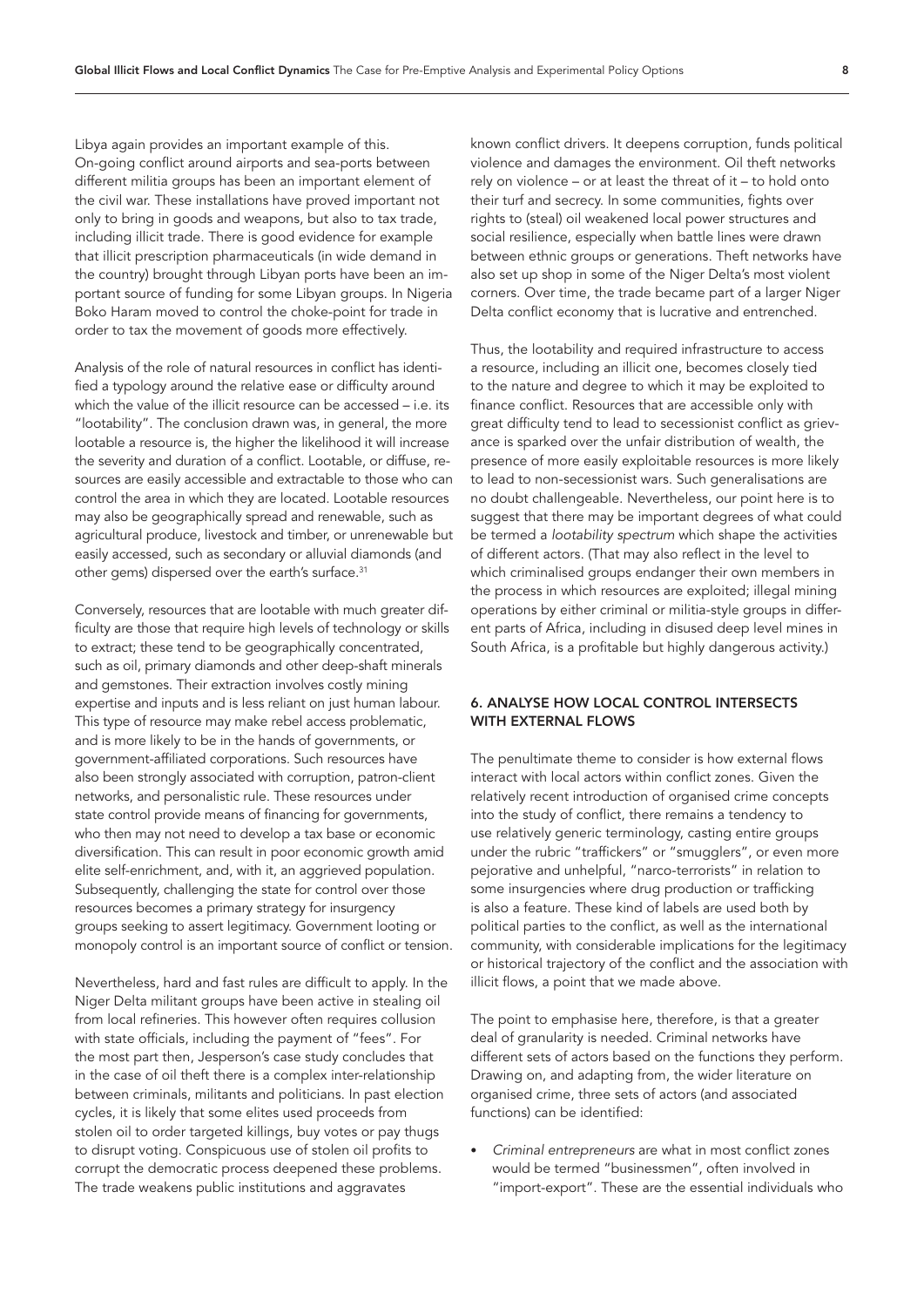move goods in conflict zones. While such goods may be illicit they may also be combined with licit goods. A key set of Arab traders in the Sahel, often said to be involved in drug trafficking, are a good example. An important defining point for criminal entrepreneurs is that they have wider (and often global or regional) networks with which to facilitate illicit trade.

- *Criminal protectors/violent entrepreneurs* sell violence itself, to provide protection or political reinforcement. It is worth remembering that the original definition of mafia groups are those that sold their services to enforce contracts in the underworld and that the quintessential crime of the mafia is extortion – the levelling of payments for protection. Importantly in the case of extortion, the group promising to provide protection is also the same one who will be responsible for violence if payment is not made. Such linkages are often present in conflict zones and may be critical to shaping the conflict. Those who sell their violence at the local level almost never (at least initially) have global contacts on which to build trade relations. Their comparative advantage is to sell their capacity for violence generating local protection economies. For such groups, taxing illicit or licit trade is much more cost effective than seeking to try to control it from a business perspective.
- *Violent and criminal entrepreneurs* have appeared in a limited number of contexts, where those who manage the movement of goods and who provide protection merge. This may often be the result of greed on the side of the protectors and depending on who is involved, may be unsuccessful. When the military in Guinea-Bissau (essentially the protectors) attempted to engage in entrepreneurial activity they became vulnerable to intervention from the DEA, with catastrophic results for their overall involvement in the protection economy. The evidence suggests in fact that the most successful cases of violent and criminal entrepreneurs are those where the criminal entrepreneur establishes (or buys) a permanent capacity for violence, rather then the providers of violence turning to business. The decline of the FARC in post-peace process Colombia, and the current evolution of the Toubou in the human smuggling markets of Libya both illustrate this convergence.

While these distinctions are important in analysing patterns of trafficking and their participants, they may depending on the circumstance also shade into each other. Nevertheless, understanding the functions that different actors perform at different points is critical. Responses to organised crime organisations and networks in a conflict zone must recognise that each of these three actors – and the functions – may be vulnerable to external interventions in different ways. The criminal entrepreneur's business model is strongly based on his/her ability to connect. The violent entrepreneur relies on the transactions around payment.

The model where the functions of violence and criminal entrepreneurialism are combined is perhaps the most complex to understand. In such cases, the combination of functions may represent the evolution of long standing criminal markets. Where violent entrepreneurs take over the business or trade function such groups may be particularly vulnerable (as illustrated in the case of Guinea-Bissau) due to their lack of business experience and connections. Where criminal entrepreneurs buy-in violent protection partners they too – as is common in many underworld transactions at a more micro level – may be threatened by the very people they pay.[32](#page-13-9) Such arrangements and their vulnerabilities would benefit from greater research.

One final point worth exploring, albeit one that is often misconstrued, concerns how violent entrepreneurs might use criminal resources to expand. To emphasise: this is not simply a feature of accumulating the resources. Key to long-term strength is how groups absorb and invest the resources that they acquire from the protection economies they manage. Investment and absorption appears to be closely aligned to questions of group size and structure, leadership, ideology and the connected issue of political positioning. It might also include how any emerging group aligns with the state.

Earning resources from protection economies does not therefore necessarily lead to long-term strength in the wider political economy. Indeed, the acquisition of resources may lead to vicious internal conflicts as to how they can be absorbed and the implications that those resources have for the identity and long term trajectory of the group. In Libya for example, some militia groups that were extremely well positioned and becoming rich by providing protection services in the immediate aftermath of Gaddafi's fall (a good example is the Zintanis in the West), assumed almost no role later, as internal conflict weakened their position in relation to others. This is remarkably similar to other African criminal groups we have studied closely that become a victim of their own success: the Johannesburg bouncer mafia (a classic set of violent entrepreneurs protecting the city's drug trade and club industry) shattered as acquired resources were not re-invested in the group and the partners fell out in a vicious internal struggle.<sup>33</sup> In Libya, the Amizagh, for example, distanced themselves from human smuggling as a conscious choice, when it was felt that association with such a mortality intensive trade was undermining their overall political ambitions.

The ideological dimension, and the crime-terror nexus adds another layer of complexity to contemporary iterations of this debate, particularly in Africa, where competing terrorist "brands", as well as resource flows, seem to trigger a constant splintering and mergers of groups in infinite permutations.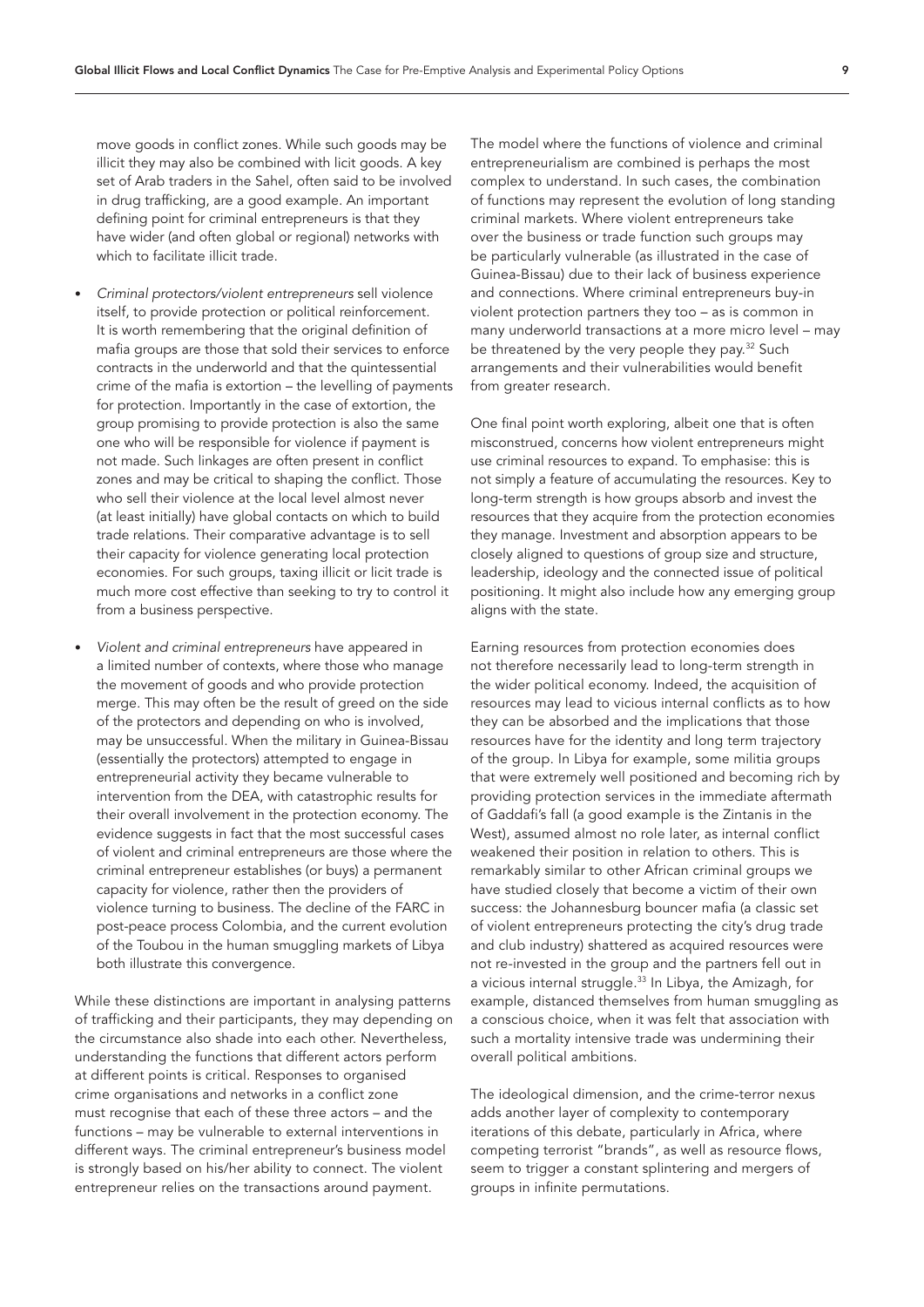#### 7. ISOLATE THE ROLE OF THE STATE IN A TYPOLOGY OF PROTECTION

Finally, several of the previous points, directly or by implication, have highlighted that the state in conflict zones might itself have an important role to play in the definition of a local criminal economy, and (paradoxically) will often be intrinsic to the development of protection economies. To summarise the conclusions thus far: in places where resources flows (legitimate and/or illicit) transit areas of poor or weak governance, or where corruption is already endemic, structured protection economies develop around the desire for rent extraction. Given some of our earlier points about the merging of two debates, what is important about the concept of 'protection economies' is that it emerges directly from the literature on studying organised crime, most notably the mafia in Italy. Applying it to conflict zones requires adapting the concept, although the basic principles remain similar.

Protection can take multiple forms and constitute complex networks over large swathes of territory, but in almost all cases, will involve state actors in some shape or form, performing a range of functions dependent on the degree of capacity they have. The protection economy is thus best seen as a spectrum, from state-sponsored protection through to criminal controlled. Understanding the spectrum is critical for two reasons: first, the nature of state control will shape the nature of violence; and second, it will have implications for interventions designed to undercut protection economies and end illicit flows.

The spectrum of protection can be divided into five basic types, each of which is defined by the degree of state capacity, which is in turn defined as a feature of the state's ability to control the criminal economy rather than necessarily to deliver services across the territory (though the latter is also important). The spectrum is as follows:

- 1. *Full state control* over the protection economy, where senior levels of the state or security forces provide complete protection for illicit flows. This would be the case of Guinea-Bissau, for example. And, as the example shows does not preclude conflict (and may well promote it) within the political or security elite over control of the illicit flow.
- 2. *State as gatekeeper*, where senior levels of the state control and distribute who is allowed to garner criminal rents even in remote areas where they may have no actual territorial presence, and where this access may be used as a form of state favour. This was the case in Gaddafi's Libya, and was the case in Northern Mali before the coup.
- 3. *Mixed control* is the middle of the spectrum example, where state actors have some presence locally, but need to negotiate control with powerful actors who may also

have a degree of local control. Such an agreement may result in quite structured customary agreements around levels of bribes to state actors, and quantities and frequencies of illicit flows that can transit. Here, the migrant smuggling economy in Northern Niger serves as an example; state actors in the isolated north of the country have historically reached local agreements for 'payment' to facilitate the flows of people over the border and the central state is not involved in the 'transaction', with no tribute flowing upward.

- 4. *Criminal control* is defined by significant levels of state weakness, where they may be indirect links but these do not define the local criminal economy or who controls it. Most often, this tends to result in a fully-fledged criminal industry that pays final 'tithes' to senior or local government to ensure on-going permissiveness. In such cases, there may be full collusion between state actors and criminal ones, although state actors are generally too weak to shape the arrangement to their advantage.
- 5. *State absence*, is the final model in the typology, where there is essentially no central state presence, local militias or warlords provide protection in its entirety. This model plays out in Southern Libya, as well as in large parts of Afghanistan.

The implications of the structure and level of state involvement in the protection economy has important implications for levels of violence and the nature of conflict. As previously suggested, total control over a territory or illicit economy can reduce violence considerably. The use of violence by criminal groups is nearly always a strategic consideration – violence and the threat of violence is an important tool for exerting criminal control, but at the same time, violence attracts often undesired attention from state actors. If a market becomes too violent, and when that violence is increasingly seen to extend outside of criminal actors into 'normal' society, then interventions from the state or external actors challenging the business are more likely. This runs contrary to the goal of a protection network, whose function is to smooth the way. It is interesting, therefore, to analyse how violence manifests within a criminal market or network of protection.

In the earlier parts of the spectrum, where there is high-level of state control, violence is most likely to occur within the elite, rather than being a feature of a wider conflict in society. In Guinea-Bissau, the violence manifested in extreme political instability – political coups and assassinations - with little or no societal violence, as controlling key functions of the state was enough to capture the rents from the criminal economy. In cases where the state acts as a gatekeeper, the potential for violence is higher, because control is less clear, and, as noted, access to illicit markets is often given as a form of state favour or used to placate local interests, which suggests a level of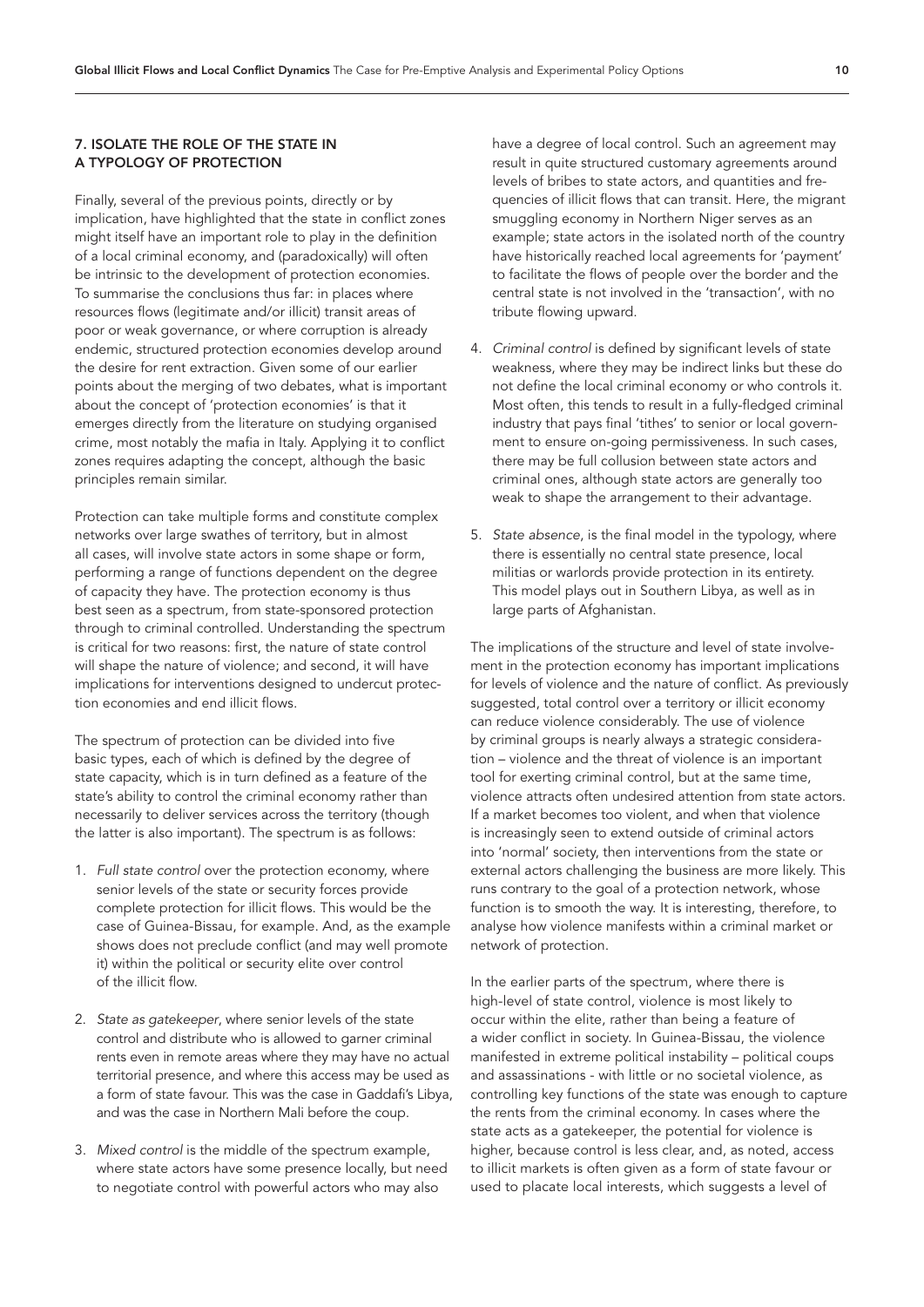localised competition. As with Gaddafi's Libya, providing access to illicit trafficking revenue was a longstanding strategy he used to stave off the erosion of his regime. The consequence of this once the regime collapsed, however, was a far higher level of violence between the groups once state arbitrage was removed.

The mixed control typology has some similarities to the gatekeeper model, where local control is divided into "turf", with severe implications both for governance and for violence. Where different groups compete for control of the illicit economy, violence is likely to ensue, and conflict between state and non-state forces for control might again have violent ramifications, particularly where security forces are involved. An alternative scenario is that over time there is increasing convergence between the criminal networks and the state, which then begins to more closely resemble full criminal control. In this case, violence is used purely for criminal signalling.

Thus, in cases to the right of the spectrum, where criminal control is predominant and the authority of the central state highly limited or non-existent, there is greatest propensity for violence until hegemonic control can be achieved. Multiple illicit flows controlled by competing, or alternating groups, can sustain prolonged violent clashes indefinitely with no individual groups able to gain the upper hand, as is the case in Libya now. The state or its representatives, as the above typologies suggest, is almost always a player in shaping the nature of such criminal economies. State weakness in this sense is only one part of the problem which occurs along a spectrum of crimestate collaboration.

Analysis of this intersection between criminal groups and state is critical when considering external interventions. There has been a tendency to assume a de facto distinction between organised crime and the state or a zero-sum conflict between state and criminal actors, and thus the international community typically seeks to exorcise the criminal through reinforcing state capacity, without recognising the role that state plays in protecting illicit flows. Where central state control is entrenched in protection, such investments merely strengthen their ability to further protect and control the illicit flows, possibly moving the typology to a different model on the spectrum and enhancing state involvement. In Georgia, for example, Alexander Kupatadze recounts how a police campaign to remove organised crime extortion of businesses (a classic protection economy) was successful in doing so, only to provide the opportunity for the police themselves to take over the business of protection payments.[34](#page-13-11) As the analysis has further seen, the implications of shifts along the protection typology spectrum will have variable impacts on the level of violence and the trajectory of the conflict.

One final point is worth emphasising here. Long-term state weakness, as Jesperson has pointed out in the case of Nigeria, which is strongly linked to illicit activities and corruption, erode the state. While poor state services and the enriching of prominent politicians and officials associated with the state are a cause around which groups can mobilise – as is both the case in the north-east with Boko Haram and in the Niger Delta – the result of such state weakness is an inability to respond effectively, either politically or militarily to conflicts, effectively sustaining them.

# POLICY PRINCIPLES

Identifying these seven issues raises the important question of what are the implications for policy? At the outset it is important to emphasise that the analytical complexity that we have outlined above suggests that there are no easy policy fixes. The idea that there is a silver bullet (or a series of them) that can loosen the nexus between illicit flows/ organised crime and conflict is misplaced. At the same time, much of what we have pointed to shows the embedded nature of organised crime in conflict situations – that embeddedness and the linkages to multiple other factors suggests in fact that governments already have at least some of the tools to respond.

In our way of thinking, rather then offer a specific set of policy alternatives, we suggest instead a set of principles – *recognition, linkage, timing, engagement and experimentation* – that should define any intervention across different geographic contexts and illegal markets. Taken together they are likely to result in a more tailored and appropriate responses than suggestions around "one size fits all policies". They are as follows:

• *Recognition:* A previous publication on this subject had been titled "The Elephant in the Room["35](#page-13-12) partly because illicit markets were often talked about in the coffee breaks at meetings on different conflicts, but had been too difficult to put on the main agenda. Our experience suggests that identifying and analysing illicit flows as conflict contributors (drawing on some of the pointers we have suggested above) constitutes a critical first step. In most cases, the challenge has simply been to put the "illicit economy" firmly on the peacemaking and peacekeeping table, and to avoid it being silo-ed as "a law enforcement issue". The challenge remains to, properly integrate it into political and economic calculations and negotiations. Unless that is done, solutions and policy options will simply ignore the issue, or at best fall back to classic responses around capacity building of state security structures.<sup>[36](#page-13-13)</sup> Taking into account criminal flows and actors may in contrast promote easier or more sustainable resolution of conflict.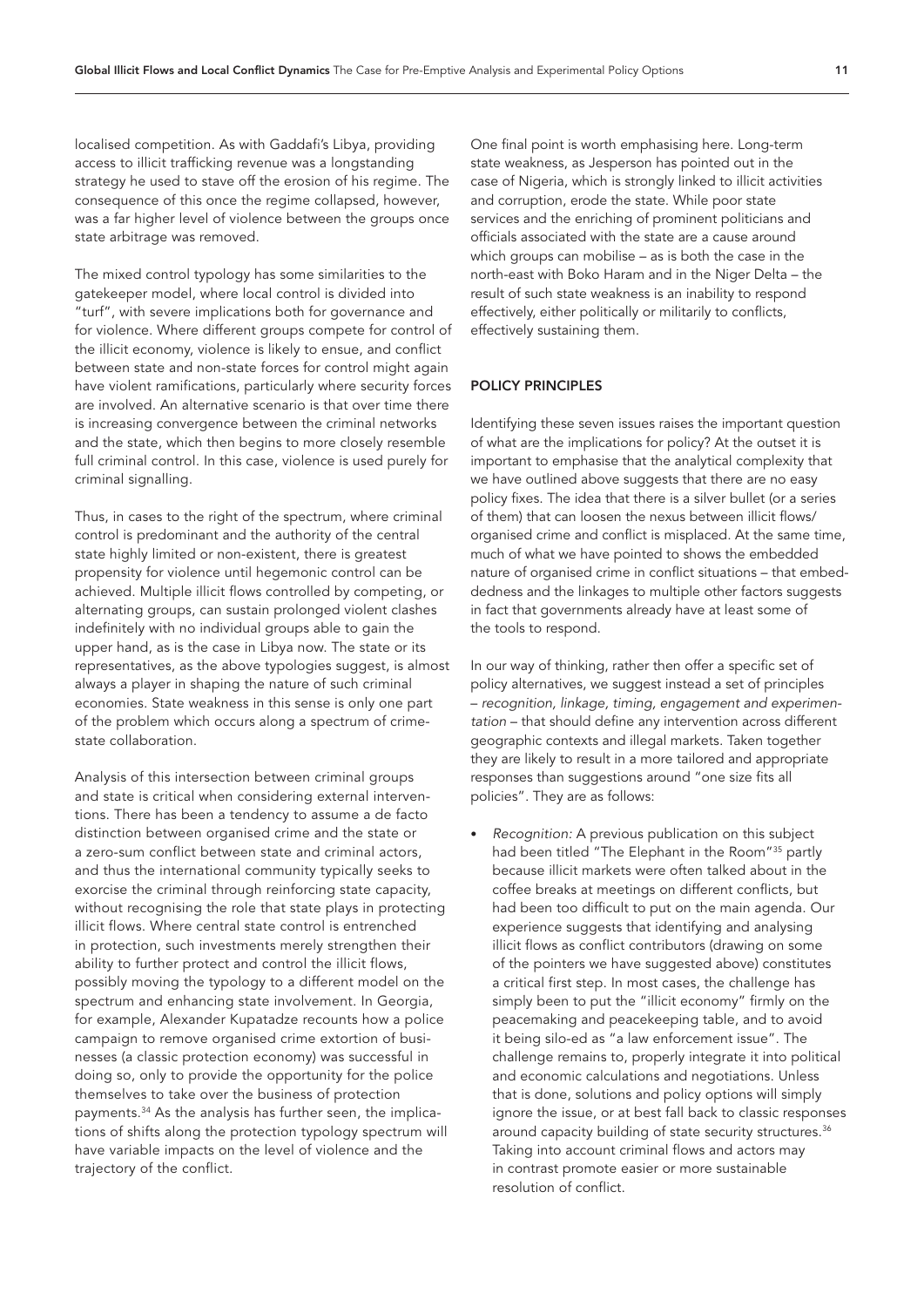- *Linkage:* Given that organised crime and illicit flows and their linkages to conflict crosscut so many areas of government policy – political or foreign policy, development, law enforcement, trade policy, health, the environment – any response by definition needs to include multiple players. How that response is structured may differ from government to government and context to context. Three basic principles should apply: (1) responses should definitely include but not be lead or coordinated by law enforcement bodies, whose focus is generally too narrow and tactical; (2) alternatives should be based on a "whole of government" analysis of the linkages between illicit markets and conflict participants; (3) responses will require access to discretionary funds that overcome restrictions of individual (development or security) funding pools and allow a blended, integrated response.
- *Timing:* The general approach to illicit flows within a peacekeeping, peacebuilding scenario is that it is an issue that can be left "till later", once the state is stabilised and the political issues resolved. However, case studies almost always suggest that the relationship between illicit markets and conflict deepens over time, and serves as a centrifugal force to state consolidation. Most pertinently, as protection markets set the norm for doing business, those who benefit from the illicit economy become increasingly entrenched in their positions. (Libya is perhaps the most recent and most

sobering case here.) Given that illicit markets wherever they exist are likely to solidify over time and therefore become much harder to resolve, early intervention appears to be absolutely critical. That, in itself, requires pre-emptive analysis in conflict zones and a general recognition that illicit markets have important impacts on the evolution of conflict.

- *Engagement*: Effective engagement must rely on building partnerships globally, regionally and locally. That means putting the issue of organised crime and its linkage to conflict on the agenda of the multilateral system. It also implies supporting innovative civil society responses at the local level and recognising that how the media reports on conflict dynamics can also have a critical role in influencing outcomes. That will require not only engaging within the context of individual conflicts but a wider-coordinated global engagement.
- *Experimentation:* As in any new area of intervention, experimentation is a crucial requirement. We simply do not have enough examples of success to determine what may work and what may not. Each of the four points above, by their nature, are likely to promote experimentation by ensuring that policy is informed by new analysis, inputs structured along different lines of operation, and careful consideration given to the timing of interventions.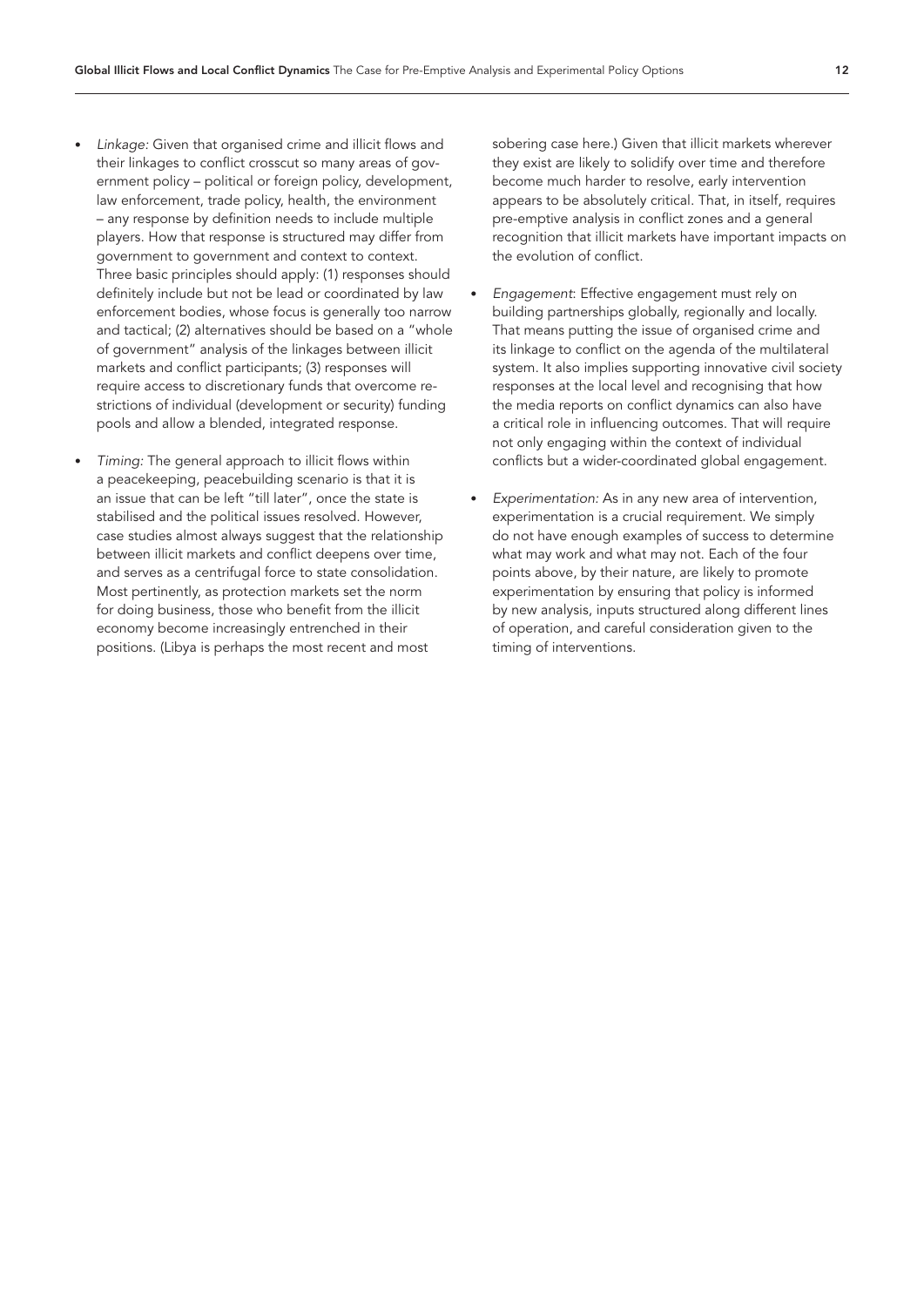#### ENDNOTES

- <span id="page-12-0"></span>1. For a summary of the general debate see John de Boer and Louise Bosetti, "The Crime-Conflict Nexus: Identifying Gaps and Opportunities for Policy Research," August 11, 2015 (access here: [http://cpr.unu.edu/the-crime-conflict](http://cpr.unu.edu/the-crime-conflict-nexus-identifying-gaps-and-opportunities-for-policy-research.html)[nexus-identifying-gaps-and-opportunities-for-policy-research.html\)](http://cpr.unu.edu/the-crime-conflict-nexus-identifying-gaps-and-opportunities-for-policy-research.html). Also see Louise Bosetti, James Cockayne and John de Boer, "Crime-Proofing Conflict Prevention, Management and Peacebuilding: A review of emerging good practice," United Nations University, Centre for Policy Research, 10 August 2016 (access here: [http://cpr.unu.edu/crime-proofing](http://cpr.unu.edu/crime-proofing-conflict-prevention-management-and-peacebuilding-a-review-of-emerging-good-practice.html)[conflict-prevention-management-and-peacebuilding-a-review-of-emerging-good-practice.html\)](http://cpr.unu.edu/crime-proofing-conflict-prevention-management-and-peacebuilding-a-review-of-emerging-good-practice.html)
- <span id="page-12-1"></span>2. See for example John de Boer, Robert Muggah, and Ronak Patel, "Conceptualizing City Fragility and Resilience," United Nations University, Centre for Policy Research 19 October 2016 (access here: United Nations University, Centre for Policy Research, 27 April 2017 (access here: [http://cpr.unu.edu/conceptualizing-city-fragility-and-resilience.html\)](http://cpr.unu.edu/conceptualizing-city-fragility-and-resilience.html) OECD, *States of Fragility 2016: Understand Violence, Paris:* OECD, 2016.
- <span id="page-12-2"></span>3. See Paul Collier and Anke Hoeffler, 'Greed and grievance in civil war', *Oxford Economic Papers*, 56, pp. 563-595, 2004
- <span id="page-12-3"></span>4. See for example Stephen Ellis, *The Mask of Anarchy: The destruction of Liberia and the religious dimensions of an African civil war*, New York: New York University Press, 1999. Kouwenhouven was only recently convicted in a Dutch court.
- <span id="page-12-4"></span>5. Vanda Felbab-Brown, 'Counterinsurgents in the poppy fields: drugs wars and crime in Afghanistan', in James Cockayne and Adam Lupel (eds) , *Peace Operations and Organized Crime: Enemies or Allies?* London: Routledge, 2011.
- <span id="page-12-5"></span>6. See Phil Williams, *Criminals, Militias and Insurgents: Organized Crime in Iraq*, Strategic Studies Institute, US Army, June 2009. One of us (Shaw) participated in a comprehensive UNODC mission on organized criminal networks in Iraq. Its findings, while widely referred to, gained little traction in the UN.
- <span id="page-12-6"></span>7. A marker in the debate is James Cockayne and Adam Lupel (eds), *Peace Operations and Organized Crime*, London: Routledge, 2011
- <span id="page-12-7"></span>8. This was both the result of an examination of individual cases, but also a series of regional responses driven both by the UN but also by the independent and high profile West African Commission on Drugs.
- <span id="page-12-8"></span>9. See Stephen Ellis and Mark Shaw, 'Does organized crime exist in Africa?', *African Affairs*, 114, 457, pp. 505-523, 2015.
- <span id="page-12-9"></span>10. Global Initiative, 'Development Responses to Organised Crime', discussion paper for the development dialogue meeting hosted by the Ministry of Foreign Affairs of the Netherlands and the Global Initiative against Transnational Organised Crime, The Hague, 8-9 April 2014.
- <span id="page-12-10"></span>11. Tuesday Reitano and Mark Shaw, 'Fixing a Fractured State: Breaking the cycles of crime, corruption and conflict in the Sahel', Global Initiative against Transnational Organized Crime, Geneva, April 2015.
- <span id="page-12-11"></span>12. Mark Shaw and Tuesday Reitano, 'The evolution of organized crime in Africa: Towards a new response', Institute for Security Studies, Paper 244, April 2013, Pretoria.
- <span id="page-12-12"></span>13. UNODC, *Colombia: Monitoreo de territories afectados por cultivos ilícitos* 2015, Vienna, July 2016.
- <span id="page-12-13"></span>14. United States Department of State, Bureau for International Narcotics and Law Enforcement Affairs, *International Narcotics Control Strategy Report*, Drug and Chemical Control (Volume 1), March 2017, pp. 132-134.
- <span id="page-12-14"></span>15. Personal communication with DEA official, Colombia, March 2017.
- <span id="page-12-15"></span>16. Mark Shaw, 'Illicit Narcotics transiting West Africa', case study prepared for OECD/AfDB, *Illicit Financial Flows: Criminal Economies in West Africa*, Paris: OECD Publishing (authored by the Global Initiative against Transnational Organized Crime), 2017.
- <span id="page-12-16"></span>17. Virginia Comolli, *Boko Haram: Nigeria's Islamist Insurgency*, London: Hurst & Co, 2015.
- <span id="page-12-17"></span>18. A similar point could be made historical on the degree to which the charcoal trade funded Al Shabaab In Somalia. There was for example widely covered reports on links to the ivory trade and terrorism in the Horn of Africa (which is minimal to non-existent) then on the more mundane issue of charcoal.
- <span id="page-12-18"></span>19. Mark Shaw, "Drug trafficking in Guinea-Bissau, 1998-2014: the evolution of an elite protection network", *Journal of Modern African Studies,* Vol. 53: 3, September 2015, pp 339-364.
- <span id="page-12-19"></span>20. Sasha Jesperson, Conflict Obscuring Criminality: The Crime-Conflict Nexus in Nigeria, paper completed for the UNU study, 2017 (available at:<https://cpr.unu.edu/conflict-obscurity-criminality-in-nigeria.html>)
- <span id="page-12-20"></span>21. While maritime piracy is arguably different from other criminal markets described here, there are some important conceptual similarities; ransoms for ships and crews being similar to other forms of protection payments. See Anja Shortland and Frederico Varese, 'The Protectors Choice: An Application of Protection Theory to Somali Piracy', *British Journal of Criminology*, 54, 2014, pp. 741-764..
- <span id="page-12-21"></span>22. Environmental crime markets occupy a somewhat uncomfortable position in this respect. While middle class and international sentiment may focus on the illegal trade, these issues seldom have local political resonance. No South African political party for example campaigns on the issue of ending environmental trafficking. There are many more pressing issues for most voters. Within the environmental sector too, the illicit trade of iconic species (rhino horn, elephant ivory or lion bones), crowds out the illegal trade in often smaller and less attractive species (pangolin or abalone for example).